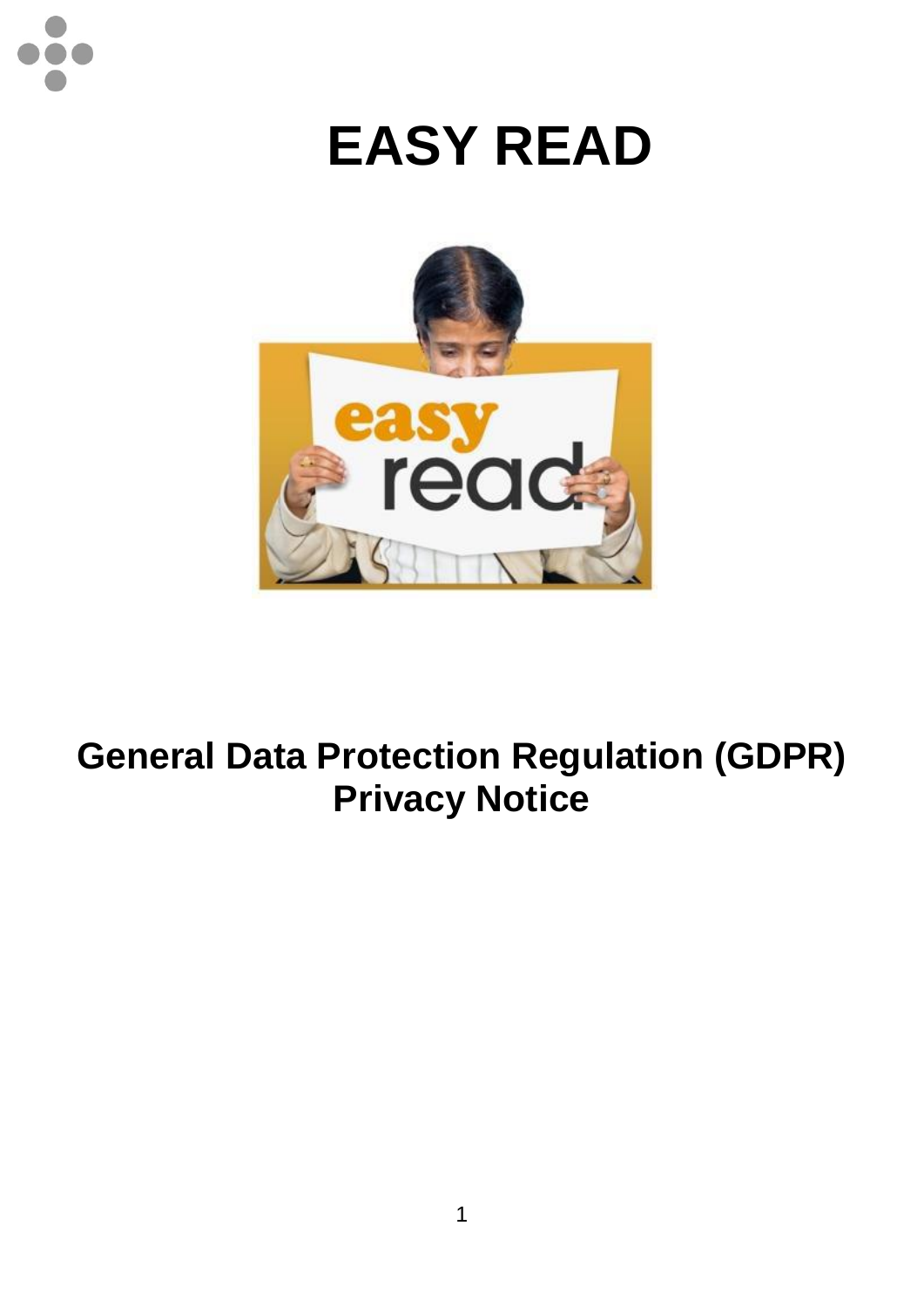

## **Privacy Notice**



We hold information about you. This is known as 'personal data'.

This includes things like:

- Your name
- Your address
- Your age
- Information on your emergency contacts

Some of the information we hold is called 'special category' data which means it is more private.

This includes things like:

- Your health
- Your hobbies and interests
- What people have said about you in your references

We only hold information about you that we need.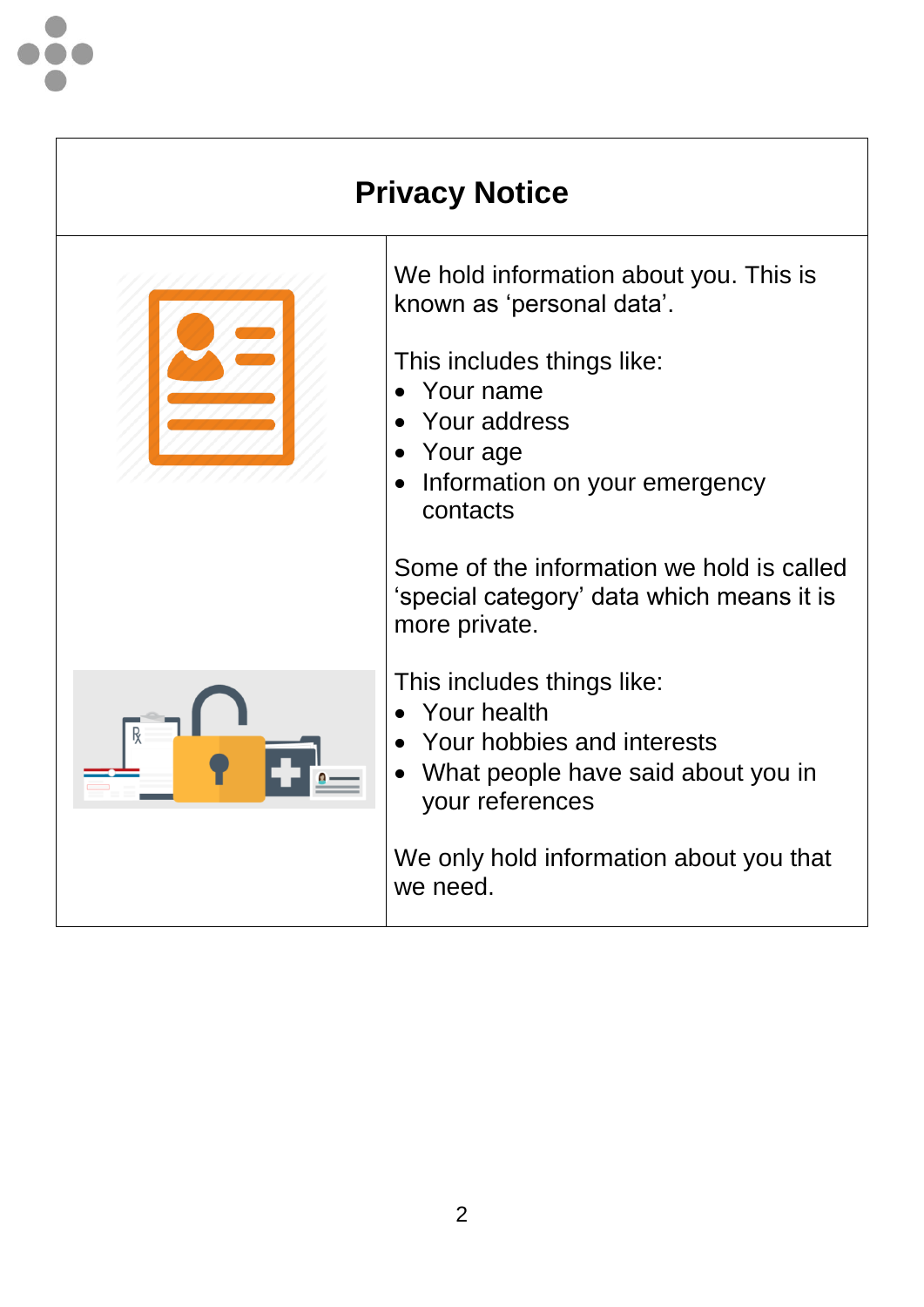|              | We hold this information about you so we<br>can support you in your volunteer<br>placement<br>We get information about you when you<br>apply to volunteer and when we meet with<br>you to discuss your volunteer placement<br>We need this information to understand<br>you and help you to achieve your goals. |
|--------------|-----------------------------------------------------------------------------------------------------------------------------------------------------------------------------------------------------------------------------------------------------------------------------------------------------------------|
| CONFIDENTIAL | We keep your information private and<br>only share information about you when<br>we need to.<br>Information about you is shared with the<br><b>Volunteer Co-ordinator, the Volunteer</b><br>Supervisor and the relevant Manager<br>when needed                                                                  |
| My Plan      | Information about you is kept securely:<br>In files in our offices<br>On our computers<br>In an archiving facility                                                                                                                                                                                              |
| Rígh         | You can see the information that we have<br>about you and how we support you.<br>You can ask us to make changes to<br>information we hold about you.<br>You can ask us to delete information.                                                                                                                   |